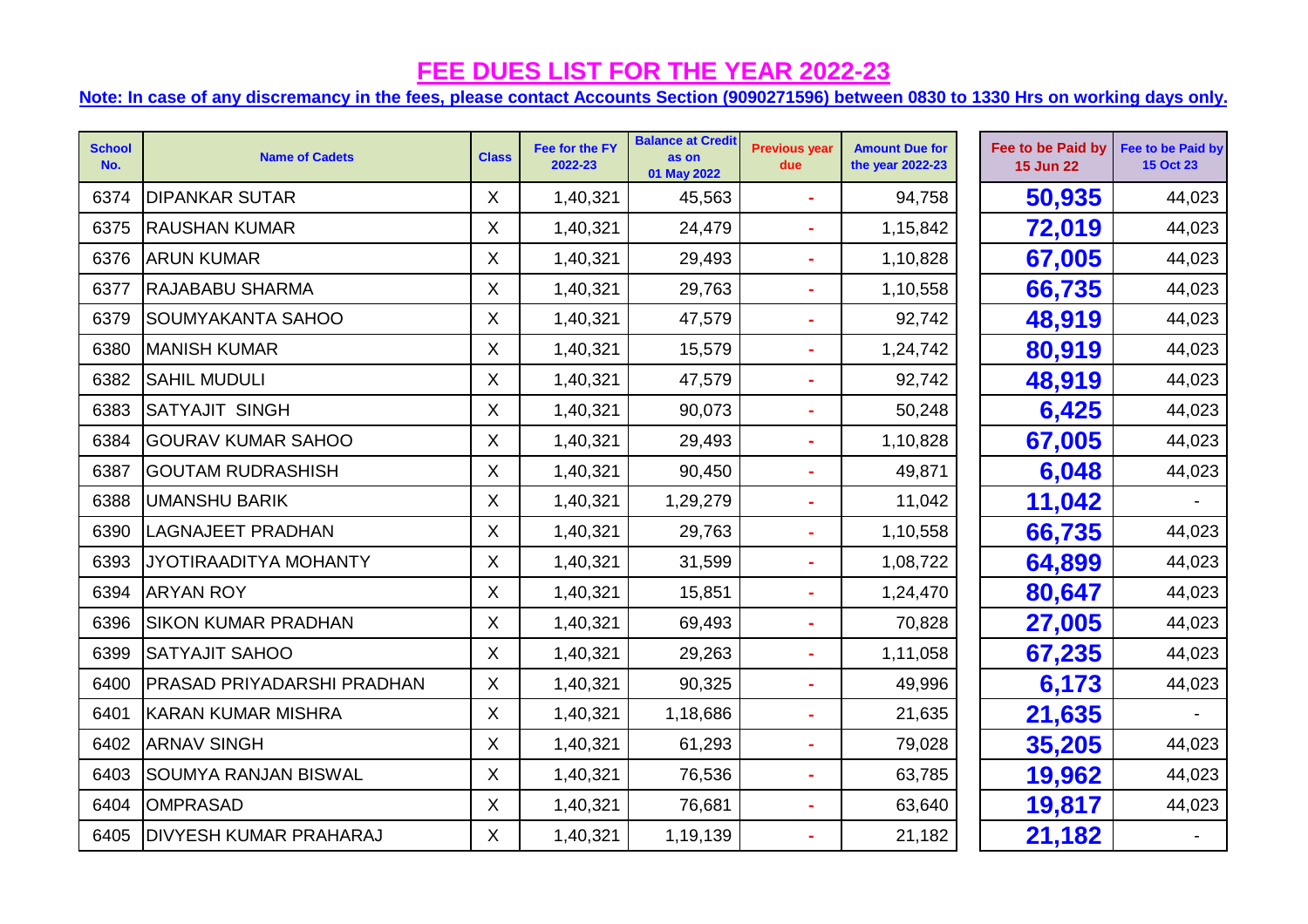| <b>School</b><br>No. | <b>Name of Cadets</b>           | <b>Class</b> | Fee for the FY<br>2022-23 | <b>Balance at Credit</b><br>as on<br>01 May 2022 | <b>Previous year</b><br>due | <b>Amount Due for</b><br>the year 2022-23 | Fee to be Paid by<br><b>15 Jun 22</b> | Fee to be Paid by<br><b>15 Oct 23</b> |
|----------------------|---------------------------------|--------------|---------------------------|--------------------------------------------------|-----------------------------|-------------------------------------------|---------------------------------------|---------------------------------------|
| 6407                 | <b>AYUSH RAJ</b>                | X            | 1,40,321                  | 61,763                                           | $\sim$                      | 78,558                                    | 34,735                                | 44,023                                |
| 6408                 | <b>ABHISHEK KUMAR PRAJAPATI</b> | $\mathsf{X}$ | 1,40,321                  | 15,849                                           | $\blacksquare$              | 1,24,472                                  | 80,649                                | 44,023                                |
| 6410                 | <b>AMBARISH KUMAR RAI</b>       | X            | 1,40,321                  | 29,763                                           | $\blacksquare$              | 1,10,558                                  | 66,735                                | 44,023                                |
| 6411                 | <b>ROHAN KUMAR</b>              | X            | 1,40,321                  | 1,11,153                                         | $\blacksquare$              | 29,168                                    | 29,168                                |                                       |
| 6413                 | <b>ROHAN KUMAR BEHERA</b>       | X            | 1,40,321                  | 31,849                                           | $\blacksquare$              | 1,08,472                                  | 64,649                                | 44,023                                |
| 6414                 | <b>ADITYA KUMAR SAHU</b>        | $\mathsf{X}$ | 1,40,321                  | 1,29,290                                         | $\blacksquare$              | 11,031                                    | 11,031                                |                                       |
| 6416                 | <b>RITESH KUMAR SWAIN</b>       | X            | 1,40,321                  | 1,11,153                                         | $\blacksquare$              | 29,168                                    | 29,168                                |                                       |
| 6417                 | <b>PIYUSH PARIDA</b>            | $\mathsf{X}$ | 1,40,321                  | 69,348                                           |                             | 70,973                                    | 27,150                                | 44,023                                |
| 6418                 | <b>PRANAYA PRADHAN</b>          | $\mathsf{X}$ | 1,40,321                  | 76,536                                           | $\blacksquare$              | 63,785                                    | 19,962                                | 44,023                                |
| 6419                 | <b>SUMAN KUMAR BEHERA</b>       | X            | 1,40,321                  | 97,439                                           | $\sim$                      | 42,882                                    | 42,882                                |                                       |
| 6420                 | <b>PARTHASARATHI NATH</b>       | X            | 1,40,321                  | 90,450                                           | $\blacksquare$              | 49,871                                    | 6,048                                 | 44,023                                |
| 6422                 | <b>SOMYARANJAN SAHOO</b>        | X            | 1,40,321                  | 1,11,028                                         | $\blacksquare$              | 29,293                                    | 29,293                                |                                       |
| 6425                 | <b>HARSH KUMAR</b>              | X            | 1,40,321                  | 69,279                                           | $\blacksquare$              | 71,042                                    | 27,219                                | 44,023                                |
| 6427                 | <b>SHREYASH PANIGRAHI</b>       | X            | 1,40,321                  | 1,11,298                                         | ä,                          | 29,023                                    | 29,023                                |                                       |
| 6428                 | <b>SHIVANT BEHERA</b>           | $\mathsf{X}$ | 1,40,321                  | 1,09,153                                         | $\blacksquare$              | 31,168                                    | 31,168                                |                                       |
| 6429                 | RITESH KUMAR RAUSHAN            | X            | 1,40,321                  | 15,849                                           | $\blacksquare$              | 1,24,472                                  | 80,649                                | 44,023                                |
| 6430                 | <b>ABHISEK NAYAK</b>            | $\mathsf{X}$ | 1,40,321                  | 47,454                                           | $\blacksquare$              | 92,867                                    | 49,044                                | 44,023                                |
| 6431                 | <b>SIBASIS MOHAPATRA</b>        | X            | 1,40,321                  | 1,18,425                                         | $\blacksquare$              | 21,896                                    | 21,896                                |                                       |
| 6432                 | <b>BIBHU PRASAD BASTIA</b>      | X            | 1,40,321                  | 97,439                                           | $\blacksquare$              | 42,882                                    | 42,882                                |                                       |
| 6433                 | <b>ABHIJEET DEHURI</b>          | X            | 1,40,321                  | 1,19,719                                         | $\blacksquare$              | 20,602                                    | 20,602                                |                                       |
| 6434                 | <b>JYOTIRADITYA SINGH</b>       | X            | 1,40,321                  | 29,493                                           | ä,                          | 1,10,828                                  | 67,005                                | 44,023                                |
| 6435                 | <b>ABHISHEK KUMAR</b>           | X            | 1,40,321                  | 15,849                                           |                             | 1,24,472                                  | 80,649                                | 44,023                                |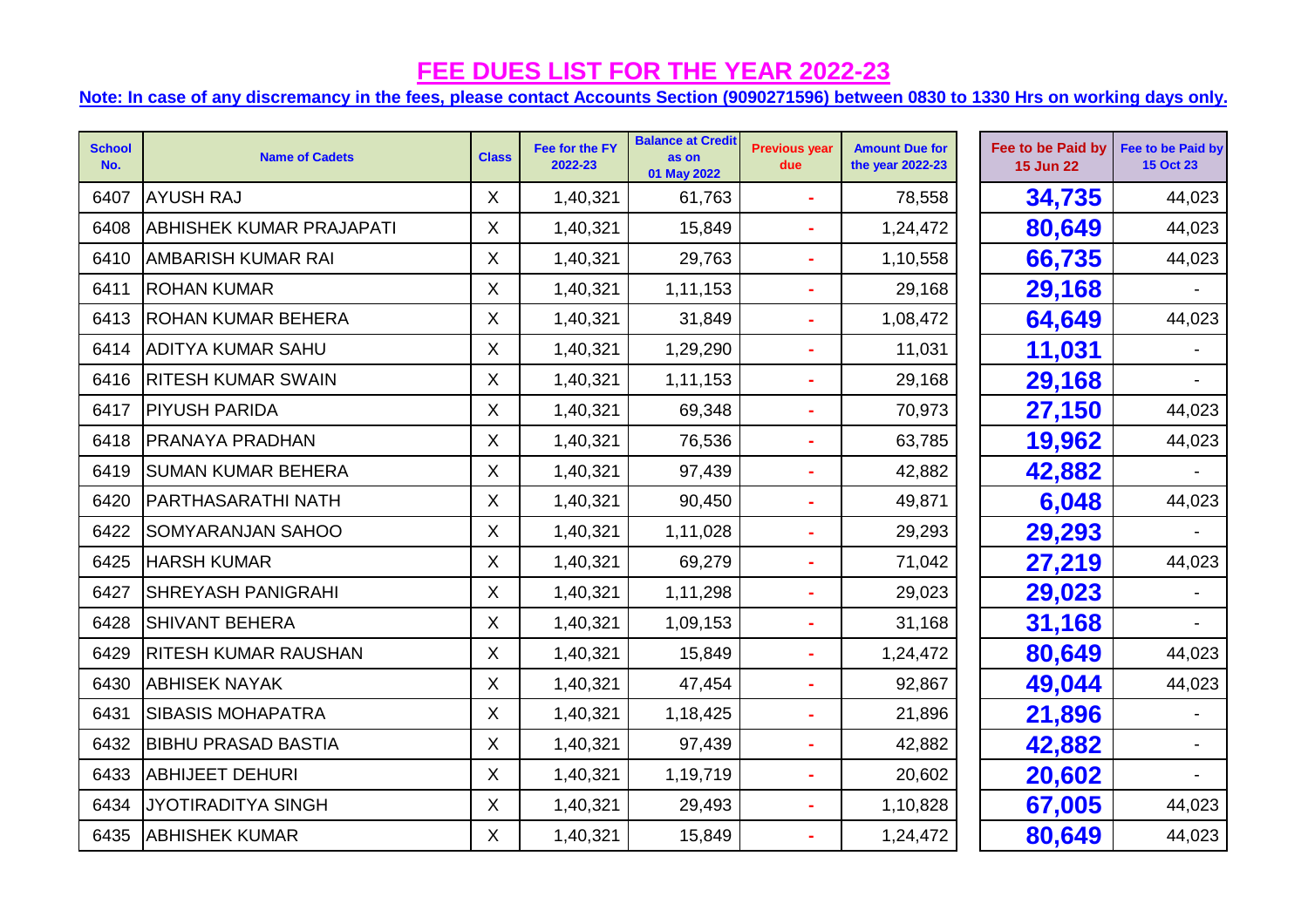| <b>School</b><br>No. | <b>Name of Cadets</b>     | <b>Class</b> | Fee for the FY<br>2022-23 | <b>Balance at Credit</b><br>as on<br>01 May 2022 | <b>Previous year</b><br>due | <b>Amount Due for</b><br>the year 2022-23 | Fee to be Paid by<br><b>15 Jun 22</b> | Fee to be Paid by<br><b>15 Oct 23</b> |
|----------------------|---------------------------|--------------|---------------------------|--------------------------------------------------|-----------------------------|-------------------------------------------|---------------------------------------|---------------------------------------|
| 6436                 | <b>RAJNISH YADAV</b>      | X            | 1,40,321                  | 61,563                                           | $\blacksquare$              | 78,758                                    | 34,935                                | 44,023                                |
| 6437                 | MANJEET YADAV             | X.           | 1,40,321                  | 61,763                                           |                             | 78,558                                    | 34,735                                | 44,023                                |
| 6439                 | <b>KUNAL KISHOR</b>       | X.           | 1,40,321                  | 15,849                                           | $\blacksquare$              | 1,24,472                                  | 80,649                                | 44,023                                |
| 6440                 | <b>RAJ KUMAR</b>          | $\mathsf{X}$ | 1,40,321                  | 15,849                                           | $\blacksquare$              | 1,24,472                                  | 80,649                                | 44,023                                |
| 6442                 | <b>DEV ANAND KUMAR</b>    | X.           | 1,40,321                  | 15,849                                           |                             | 1,24,472                                  | 80,649                                | 44,023                                |
| 6443                 | <b>ANKIT SASMAL</b>       | X.           | 1,40,321                  | 1,11,153                                         | $\blacksquare$              | 29,168                                    | 29,168                                |                                       |
| 6444                 | NIRBHAYANAND              | $\mathsf{X}$ | 1,40,321                  | 15,724                                           | $\blacksquare$              | 1,24,597                                  | 80,774                                | 44,023                                |
| 6445                 | <b>GAUTAM KUMAR</b>       | $\mathsf{X}$ | 1,40,321                  | 15,349                                           |                             | 1,24,972                                  | 81,149                                | 44,023                                |
| 6446                 | A HANUMANT RAO            | X.           | 1,40,321                  | 15,454                                           | $\blacksquare$              | 1,24,867                                  | 81,044                                | 44,023                                |
| 6448                 | <b>ANIKESH KUMAR</b>      | X.           | 1,40,321                  | 1,11,153                                         | $\blacksquare$              | 29,168                                    | 29,168                                |                                       |
| 6453                 | <b>PESHA AMAN DEV</b>     | X.           | 1,40,321                  | 61,293                                           | $\sim$                      | 79,028                                    | 35,205                                | 44,023                                |
| 6455                 | <b>SARADA SATAPATHY</b>   | X.           | 1,40,321                  | 47,724                                           | $\blacksquare$              | 92,597                                    | 48,774                                | 44,023                                |
| 6457                 | <b>BHOLA KUMAR</b>        | X.           | 1,40,321                  | 15,849                                           | $\blacksquare$              | 1,24,472                                  | 80,649                                | 44,023                                |
| 6458                 | <b>ADITYA BISWAL</b>      | $\mathsf{X}$ | 1,40,321                  | 61,293                                           | ÷                           | 79,028                                    | 35,205                                | 44,023                                |
| 6459                 | <b>LASITH LAKHVEER</b>    | X.           | 1,40,321                  | 1,54,099                                         |                             |                                           |                                       |                                       |
| 6460                 | <b>ANSHUMAN MOHAPATRA</b> | $\mathsf{X}$ | 1,40,321                  | 96,939                                           | $\sim$                      | 43,382                                    | 43,382                                |                                       |
| 6461                 | <b>TRISHUL BOIRI</b>      | X.           | 1,40,321                  | 61,293                                           | $\blacksquare$              | 79,028                                    | 35,205                                | 44,023                                |
| 6462                 | <b>SHUBHAM GHOSH</b>      | X.           | 1,40,321                  | 1,11,028                                         | $\blacksquare$              | 29,293                                    | 29,293                                |                                       |
| 6463                 | <b>SUBHAJIT GHADEI</b>    | X.           | 1,40,321                  | 1,11,153                                         | $\blacksquare$              | 29,168                                    | 29,168                                |                                       |
| 6464                 | <b>AASHISH KUMAR</b>      | X            | 1,40,321                  | 15,579                                           | ÷.                          | 1,24,742                                  | 80,919                                | 44,023                                |
| 6465                 | <b>ANUBHAB DAS</b>        | $\mathsf{X}$ | 1,40,321                  | 55,134                                           | $\blacksquare$              | 85,187                                    | 41,364                                | 44,023                                |
| 6466                 | MAYANKA PRADHAN           | X            | 1,40,321                  | 1,18,351                                         |                             | 21,970                                    | 21,970                                |                                       |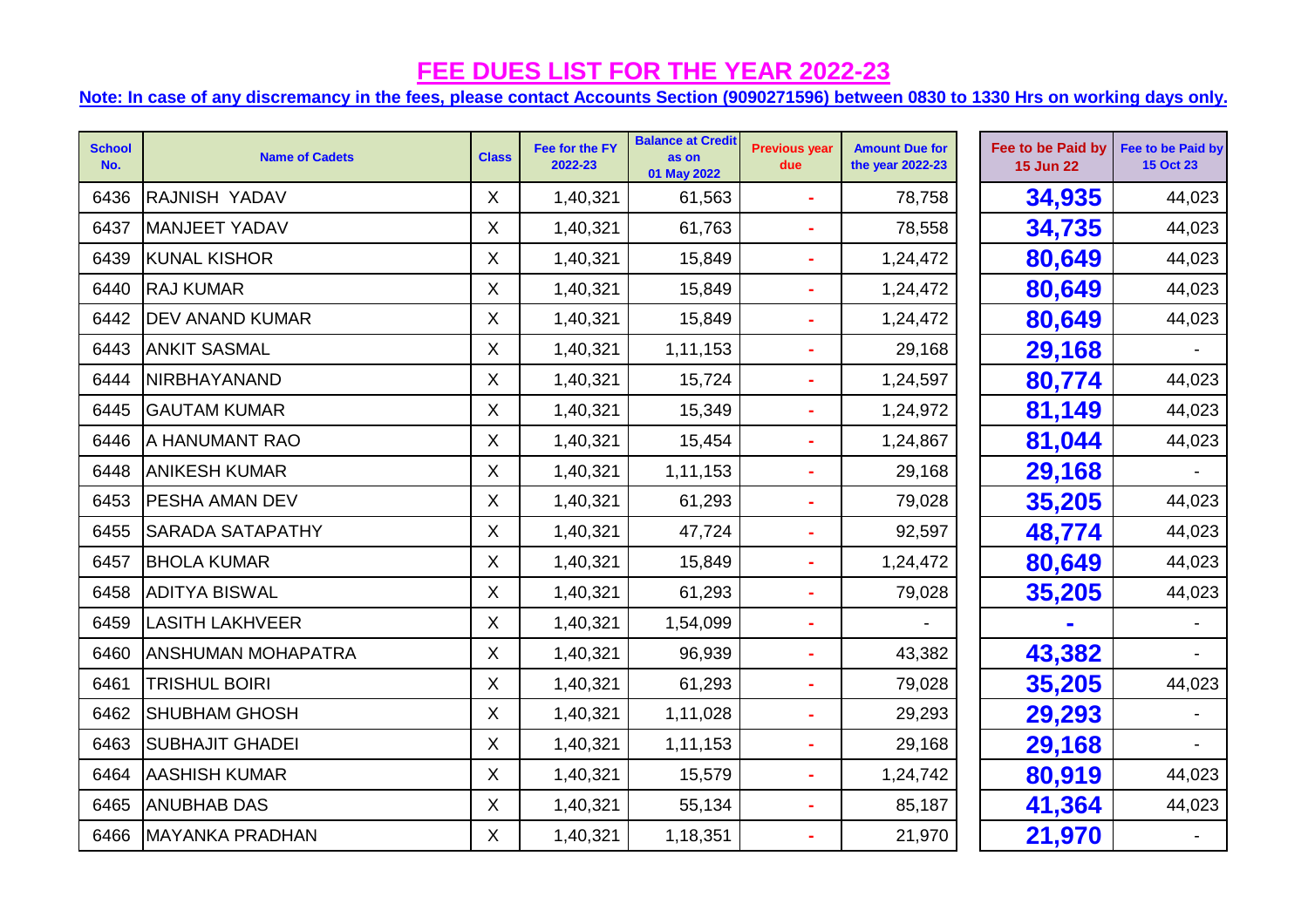| <b>School</b><br>No. | <b>Name of Cadets</b>               | <b>Class</b> | Fee for the FY<br>2022-23 | <b>Balance at Credit</b><br>as on<br>01 May 2022 | <b>Previous year</b><br>due | <b>Amount Due for</b><br>the year 2022-23 | Fee to be Paid by<br><b>15 Jun 22</b> | Fee to be Paid by<br><b>15 Oct 23</b> |
|----------------------|-------------------------------------|--------------|---------------------------|--------------------------------------------------|-----------------------------|-------------------------------------------|---------------------------------------|---------------------------------------|
| 6467                 | <b>SHASHANKA PRADHAN</b>            | X            | 1,40,321                  | 1,18,363                                         |                             | 21,958                                    | 21,958                                |                                       |
| 6470                 | <b>AMBIKA PRASAD RAJGURU</b>        | $\mathsf{X}$ | 1,40,321                  | 69,548                                           |                             | 70,773                                    | 26,950                                | 44,023                                |
| 6471                 | <b>PIYUSH KUMAR</b>                 | X.           | 1,40,321                  | 47,579                                           |                             | 92,742                                    | 48,919                                | 44,023                                |
| 6472                 | <b>DIBYA RANJAN DASH</b>            | X.           | 1,40,321                  | 1,11,423                                         |                             | 28,898                                    | 28,898                                |                                       |
| 6473                 | UTTAM RAJ                           | $\mathsf{X}$ | 1,40,321                  | 29,763                                           |                             | 1,10,558                                  | 66,735                                | 44,023                                |
| 6474                 | <b>DIPTANSHU DIBYAJYOTI MAHANTA</b> | $\mathsf{X}$ | 1,40,321                  | 69,423                                           |                             | 70,898                                    | 27,075                                | 44,023                                |
| 6475                 | <b>RAAJVEER GUPTA</b>               | X            | 1,40,321                  | 1,11,153                                         |                             | 29,168                                    | 29,168                                |                                       |
| 6476                 | <b>RUDRA PRASAD ROUT</b>            | X            | 1,40,321                  | 55,904                                           |                             | 84,417                                    | 40,594                                | 44,023                                |
| 6478                 | <b>ASHUTOSH BEHERA</b>              | X.           | 1,40,321                  | 95,870                                           |                             | 44,451                                    | 628                                   | 44,023                                |
| 6479                 | <b>ABHIMANYU KUMAR</b>              | X.           | 1,40,321                  | 15,849                                           |                             | 1,24,472                                  | 80,649                                | 44,023                                |
| 6480                 | <b>ARGHYA PRASAD JENA</b>           | X.           | 1,40,321                  | 76,536                                           |                             | 63,785                                    | 19,962                                | 44,023                                |
| 6481                 | <b>RONEET PRADHAN</b>               | X.           | 1,40,321                  | 1,11,153                                         |                             | 29,168                                    | 29,168                                |                                       |
| 6483                 | <b>VIKASH KUMAR GAUTAM</b>          | X.           | 1,40,321                  | 15,849                                           |                             | 1,24,472                                  | 80,649                                | 44,023                                |
| 6484                 | <b>HIMANSU KUMAR YADAV</b>          | X            | 1,40,321                  | 47,849                                           |                             | 92,472                                    | 48,649                                | 44,023                                |
| 6486                 | <b>ARIJIT MAHARANA</b>              | $\mathsf{X}$ | 1,40,321                  | 29,563                                           |                             | 1,10,758                                  | 66,935                                | 44,023                                |
| 6489                 | <b>PRITISH BISWAL</b>               | $\mathsf{X}$ | 1,40,321                  | 97,314                                           | $\blacksquare$              | 43,007                                    | 43,007                                |                                       |
| 6491                 | <b>PUNYASAI SATYANURAG</b>          | X.           | 1,40,321                  | 1,11,028                                         |                             | 29,293                                    | 29,293                                |                                       |
| 6492                 | <b>SURAJ MISHRA</b>                 | X.           | 1,40,321                  | 1,10,903                                         |                             | 29,418                                    | 29,418                                |                                       |
| 6494                 | <b>B PRASAD DORA</b>                | $\mathsf{X}$ | 1,40,321                  | 97,439                                           |                             | 42,882                                    | 42,882                                |                                       |
| 6496                 | <b>DHARMIKA SAHOO</b>               | X            | 1,40,321                  | 69,223                                           |                             | 71,098                                    | 27,275                                | 44,023                                |
| 6497                 | <b>CHETAN KUMAR JENA</b>            | X            | 1,40,321                  | 97,584                                           |                             | 42,737                                    | 42,737                                |                                       |
| 6498                 | <b>MOHIT ADHIKARI</b>               | X            | 1,40,321                  | 55,904                                           |                             | 84,417                                    | 40,594                                | 44,023                                |